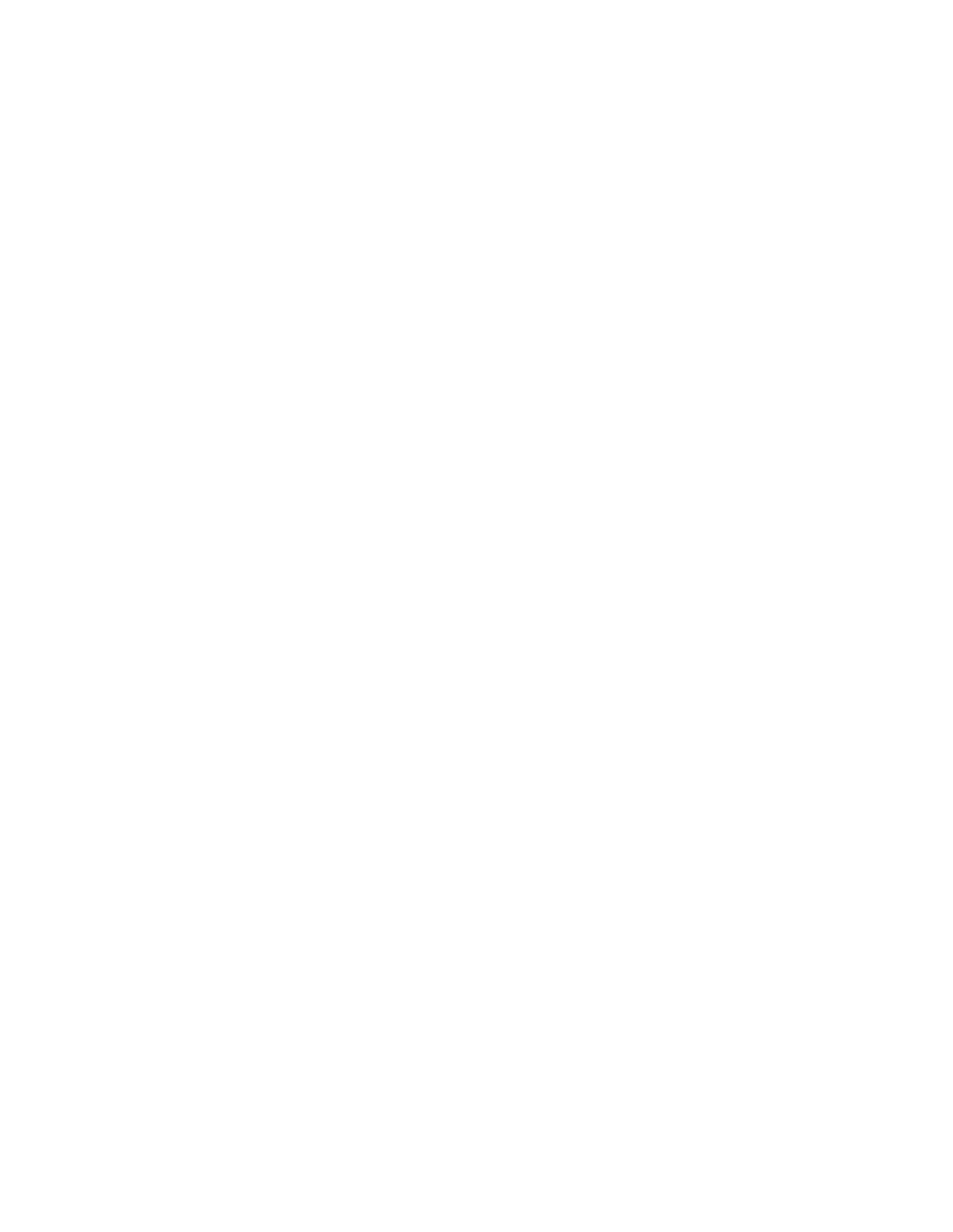Warning: Contact may cause eye irritation May cause respiratory irritation Wet activated carbon removes oxygen from air causing sever health hazard to workers in enclosed or confined space

Precautionary Statements:

P261- Avoid breathing dust during handling P264- Wash thoroughly after handling P271- Use in well-ventilated area P280- Wear protective gloves/clothing/face & eye protection P304/P340- IF INHALED: Remove to fresh air and keep at rest in a position comfortable for breathing P305/P338/P351- IF IN EYES: Rinse cautiously with water for several minutes P403+233- Store in a well-ventilated place P405- Store locked up P501- Dispose of container to appropriate receptacle

## **SECTION 3: COMPOSITION INFORMATION**

| Description             | Colorless black solid, pellets, flake/powder                |
|-------------------------|-------------------------------------------------------------|
| Vapor Pressure          | N/A                                                         |
| Vapor Density           | N/A                                                         |
| Solubility              | Not Soluble                                                 |
| Stability               | Stable Incompatibility: Avoid contact with strong oxidizers |
| <b>Apparent Density</b> | $0.48 - 0.52$ g/cc                                          |
| <b>Volatile Percent</b> | N/A                                                         |
| <b>Boiling Point</b>    | N/A                                                         |
|                         |                                                             |

## **SECTION 4: FIRST AID MEASURES / HEALTH DATA**

*Overexposure Effects*: This product is non-toxic through ingestion. It is non-toxic through skin absorption. It is not a primary skin irritant. No sensitization effects are known. It is non-toxic through inhalation. Due to its physical properties, carbon dust may irritate the respiratory system and produce eye irritation. In case of eye contact, flush with water for at least 15 minutes. Contact a doctor if irritation occurs. For inhalation, remove the person from the area.

Note: Seek medical attention if respiratory systems develop, irritation or cough.

## **SECTION 5: FIRE-FIGHTING MEASURES**

#### GENERAL HAZARD:

Activated carbon is very difficult to ignite and tends to burn slowly (smolder) without producing smoke or flame. Toxic gases will form upon combustion. This product ignition point 500-800 F.

#### FIRE FIGHTING PROCEDURES:

If possible to safely, move smoldering activated carbon to a non-hazardous area, preferably out of the doors. Extinguish fire using water fog, fine water spray carbon dioxide or foam. Avoid stirring up dust clouds.

## FIRE FIGHTING EQUIPMENT:

Fire fighting personnel should wear full protective equipment, including self-contained breathing apparatus (SCBA) of all inside fires and large outdoor fires.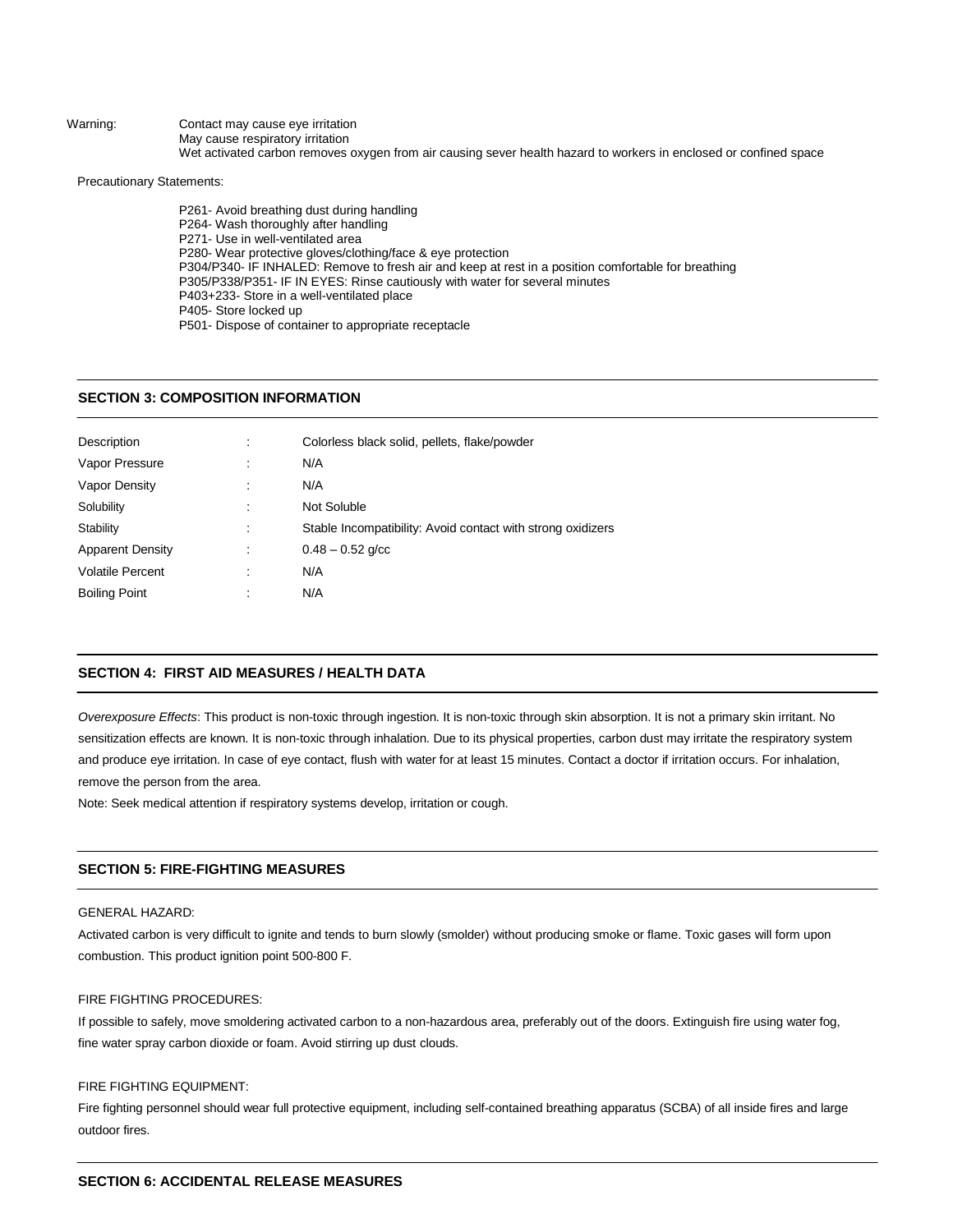#### SHOULD A LEAK OR SPILL OCCUR:

Clean up spills in a manner that does not disperse dust into the air. Handle in accordance with good industrial hygiene and safety practices. These practices include avoiding unnecessary exposure, and removal of material form eyes, skin, and clothing.

## DISPOSAL METHOD:

Spent granular activated carbon may be recyclable. Dispose of virgin (unused) carbon (waste or spillage) in a facility permitted for nonhazardous wastes. Spent (used) carbon should be disposed of in accordance with applicable laws.

#### CONTAINER DISPOSAL:

Do not reuse empty bags. Dispose of in facility permitted for non-hazardous wastes.

#### **SECTION 7: HANDLING AND STORAGE**

| Storage Temperature | Ambient                                                                                       |
|---------------------|-----------------------------------------------------------------------------------------------|
| Storage Pressure    | Atmospheric                                                                                   |
| Handling            | Recommended using PPE. Follow good handling and house keeping practices to                    |
|                     | minimize spills, generation of airborne dusts, and accumulation of dusts on exposed surfaces. |
|                     | Use with adequate exhaust ventilation to draw dust away from workers' breathing zones.        |
|                     | Prevent or minimize exposures to dusts by using appropriate personal protection equipment.    |
|                     | Wash exposed skin areas thoroughly with soap and water after handling                         |
| Storage             | Store product in a closed dry container. Maintain good housekeeping. Store away from strong   |
|                     | oxidizers such as ozone, liquid oxygen, chlorine, permanganate, etc.                          |

## **SECTION 8: EXPOSURE CONTROLS/PERSONAL PROTECTION**

| EYE PROTECTION                 | Safety glasses with side shields are recommended for any type of handling. Where eye contact<br>or dusty conditions may be likely, dust tight goggles are recommended. Have any eye flushing<br>equipment available. |
|--------------------------------|----------------------------------------------------------------------------------------------------------------------------------------------------------------------------------------------------------------------|
| <b>SKIN PROTECTION</b>         | Avoid skin contact with this product. Wear appropriate dust resistant clothing.<br>Wash contaminated clothing and clean protective equipment before reuse. Wash skin<br>thoroughly after handling.                   |
| <b>RESPIRATORY PROTECTION:</b> | Keep dust exposure to a minimum level.<br>Use appropriate NIOSH/MSHA approved respirators with filters for dust. Observe respirator<br>use limitations specified by NIOSH/MSHA or the manufacturer.                  |

## **SECTION 9: PHYSICAL AND CHEMICAL PROPERTIES**

| Boiling Point, C:                     | - N/A                        | <b>Evaporation Rate</b> | - N/A       |
|---------------------------------------|------------------------------|-------------------------|-------------|
| <b>Bulk Density - Granular Grades</b> | $-21-34$ lbs/ft <sup>3</sup> | Freezing Point, C:      | - N/A       |
| Bulk Density - Powder Grades          | $-15-35$ lbs/ft <sup>3</sup> | Percentage of Volatiles | - N/A       |
| Vapor Pressure                        | - N/A                        | Solubility in Water     | - Insoluble |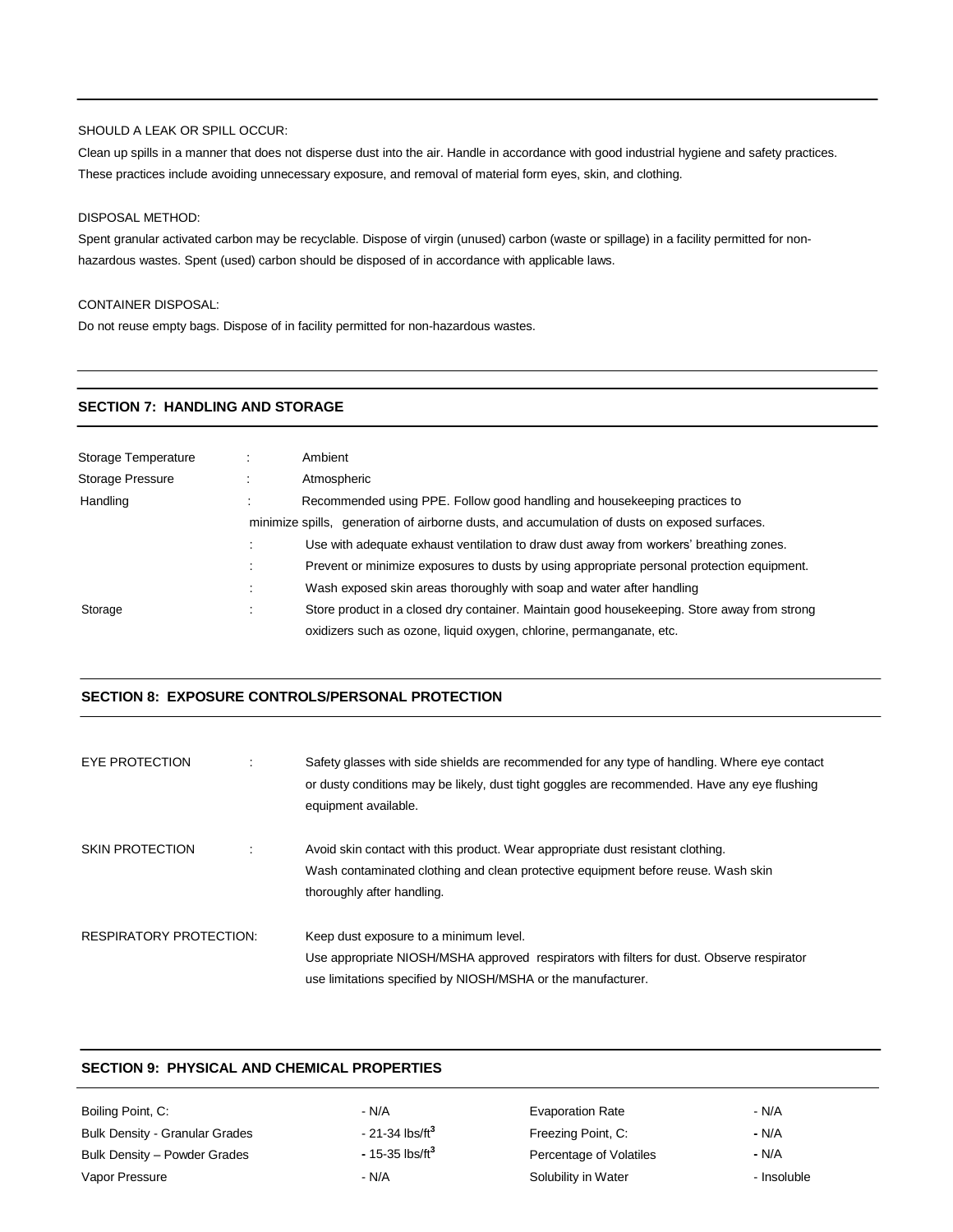Granular, powder with No order.

*N/A – Not Applicable*

| <b>SECTION 10: STABILITY AND REACTIVITY</b> |    |                                                                                                                                          |  |
|---------------------------------------------|----|------------------------------------------------------------------------------------------------------------------------------------------|--|
| <b>STABILITY</b>                            |    | This product is stable under the specified conditions of storage, shipment and use.                                                      |  |
| <b>INCOMPATIBILITY</b>                      |    | Contact with liquid oxygen, chlorine, oxidizers or permanganate,<br>etc. may result in rapid combustion. Avoid contact with strong acids |  |
| HAZARDOUS DECOMPOSITION OR                  |    |                                                                                                                                          |  |
| BY-PRODUCTS                                 |    | Oxide of Carbon                                                                                                                          |  |
| HAZARDOUS POLYMERIZATION                    | ÷. | Does not occur                                                                                                                           |  |
| SECTION 11: TOXICOLOGICAL INFORMATION       |    |                                                                                                                                          |  |

This material is non-toxic in its original state. Used activated carbon may exhibit characteristics of the adsorbed material.

| <b>SECTION 12: ECOLOGICAL INFORMATION</b> |  |                                                                                                                                                         |  |
|-------------------------------------------|--|---------------------------------------------------------------------------------------------------------------------------------------------------------|--|
| ECOLOGICAL INFORMATION                    |  | This material, in its original state, is not harmful to the environment. Used activated<br>carbon may exhibit characteristics of the adsorbed material. |  |

## **SECTION 13: DISPOSAL CONSIDERATIONS**

Activated carbon, in its original state is not a hazardous material or hazardous waste. Follow applicable local and governmental regulations for waste disposal.

Used activated carbon may become classified as hazardous waste depending upon the application. Please refer to applicable local and governmental regulations for disposal.

Recycling (Reactivation) may be viable alternative to disposal. Contact Prominent Systems Inc for more information.

## **SECTION 14: TRANSPORT INFORMATION**

DEPARTMENT OF TRANSPORTATION

| <b>PROPER SHIPPING NAME</b>   | ٠ | Activated carbon, charcoal (Not DOT Regulated) |
|-------------------------------|---|------------------------------------------------|
| <b>HAZARD CLASS</b>           | ٠ | Not Applicable                                 |
| <b>ID NUMBER</b>              |   | Not Applicable                                 |
| <b>PACKING GROUP</b>          |   | Not Applicable                                 |
| <b>LABEL STATEMENT</b>        | ٠ | Not Applicable                                 |
| <b>FREIGHT CLASSIFICATION</b> | ٠ | STCC Code - #2899643 NMFC #040560              |
|                               |   |                                                |